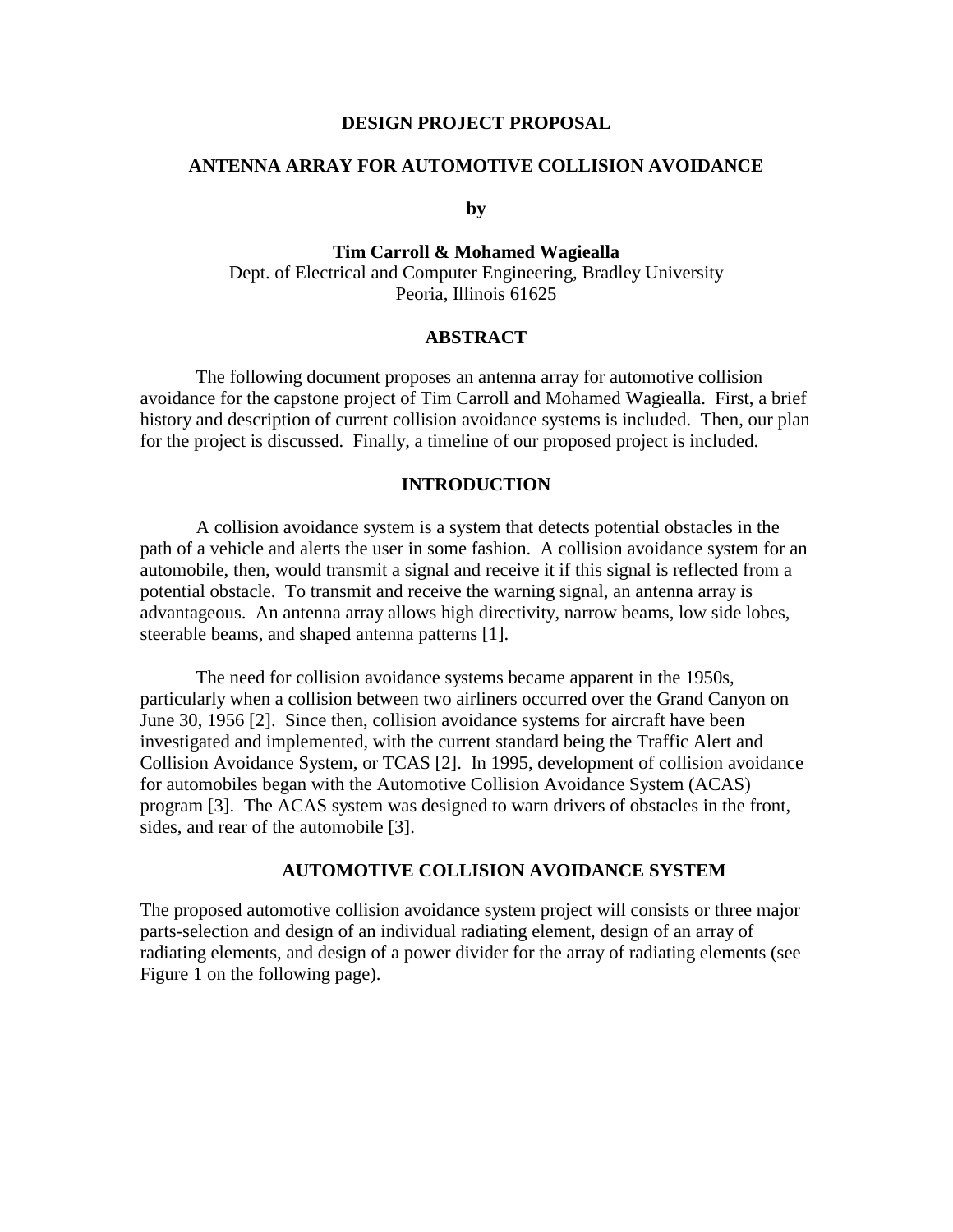

**Block Diagram of Automotive** Collision Avoidance System

Specifically, this project will involve the design, testing, and fabrication of the aforementioned components. The radiating elements will be microstrip patch antennas. This makes the antennas light and have a low profile, which is important for system size and esthetics. The antenna array will be designed based on the number of elements needed, the amount of space needed between elements, the gain needed for the elements, and the beamwidth needed for each element. The power divider will be designed based on the amount of power the antenna array needs, matching the impedance of the antenna array, and obtaining a low VSWR for the antenna array.

#### **SYSTEM SPECIFICATIONS**

Specifications for the current collision avoidance system have not been developed yet. However, specifications for ACAS (see Figure 2) will be included in order to provide an accurate comparison to the specifications the collision avoidance system will have [3].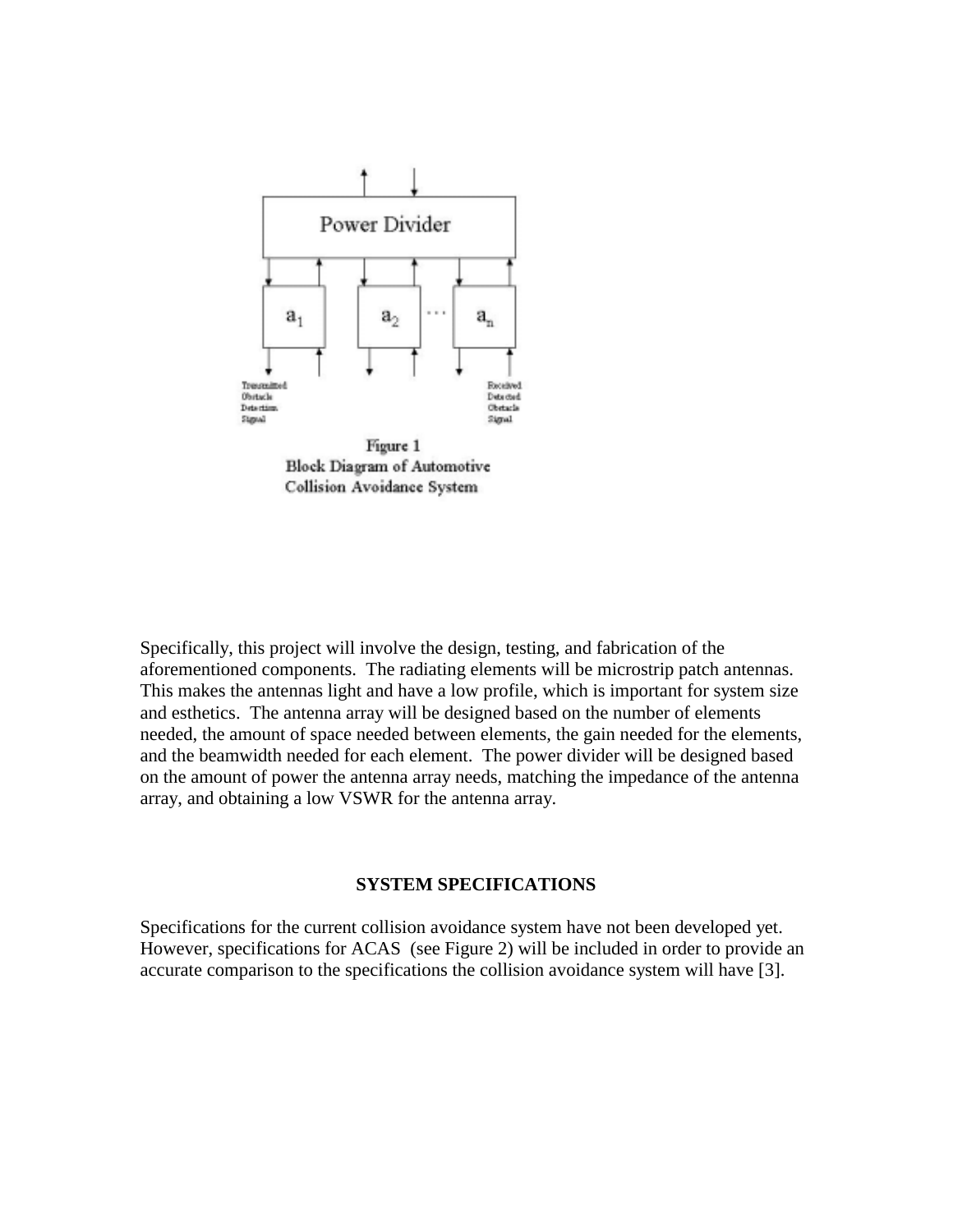| Frequency                            | 24.125 GHz |
|--------------------------------------|------------|
| Mainlobe Length                      | $8 - 10$ m |
| Mainlobe Width                       | 4.5 m      |
| Planar Antenna                       |            |
| Antenna Gain                         | 7-9 dB     |
| Azimuth Beam Width 24-26 degrees     |            |
| Azimuth Side Lobes (-12) to (-22) dB |            |

# Figure 2 ACAS Specifications

A limiting factor for this project, however, is the frequency must be below 20 GHz, since that is as high as the spectrum analyzer in the RF Communication Lab will go.

# **COMPONENTS NEEDED**

- 1. Circuit Boards
- 2. Passive Components (such as connectors, resistors, capacitors, and/or inductors)

### **EQUIPMENT NEEDED**

- 1. HP-ESGD Signal generator
- 2. Network Analyzer
- 3. Spectrum Analyzer
- 4. Multimeters
- 5. Anechoic Chamber and Data Acquisition

### **SOFTWARE TOOLS NEEDED**

- 1. Personal Computer Aided Antenna Design (PCAAD)
- 2. HPADS

### **MEASUREMENTS**

- 1. Antenna Array
	- A. VSWR using Network Analyzer
	- B. Gain Measurements using Spectrum Analyzer
	- C. Radiation Patterns and Antenna Gain using Anechoic Chamber and Data Acquisition Software
- 2. Power Divider
	- A. S-parameters (particularly  $S_{21}$ ) using Network Analyzer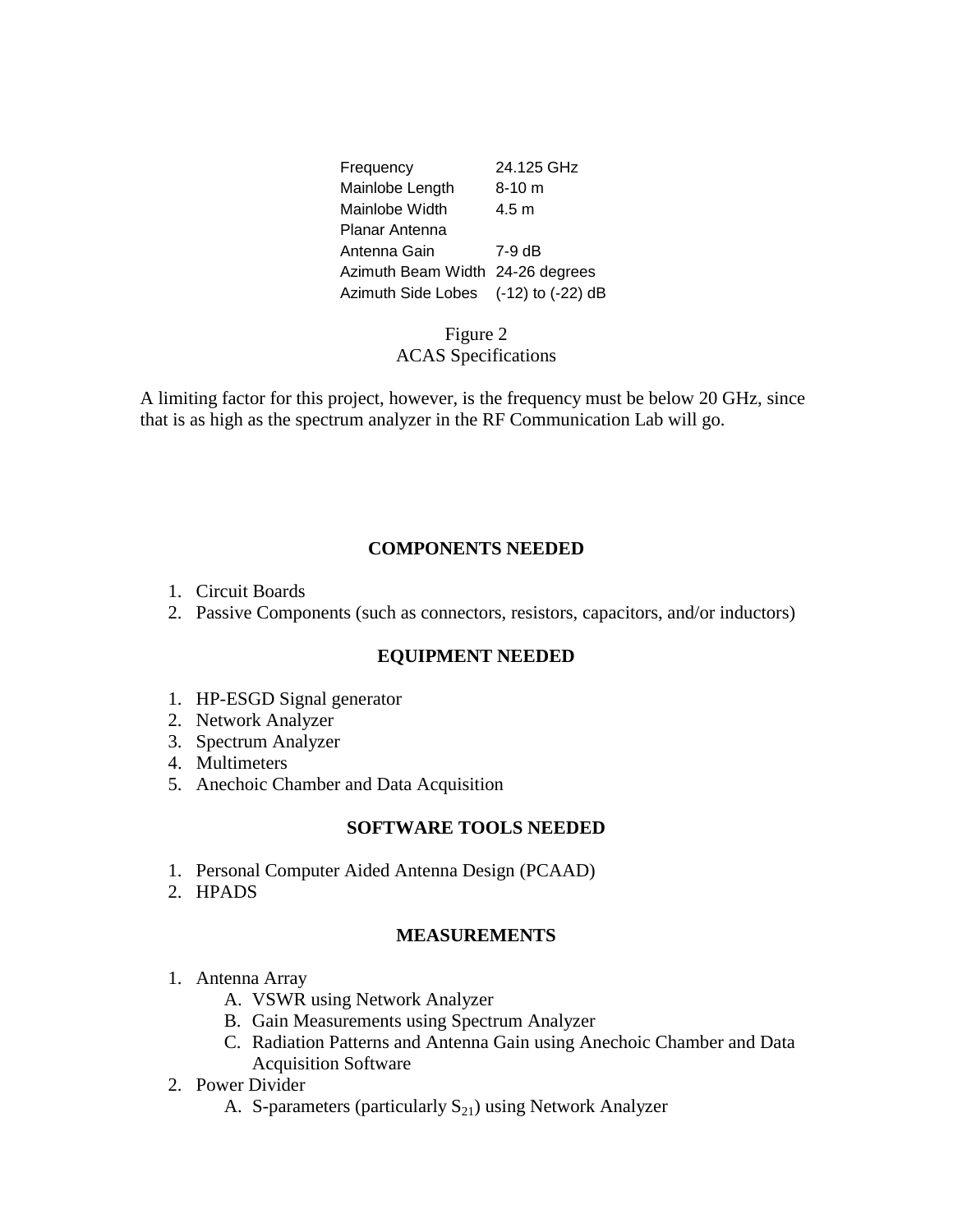B. VSWR using Network Analyzer

# **FABRICATION FACILITIES NEEDED**

- 1. RF Fabrication Laboratory
- 2. RF Communication Laboratory

# **REPORT OUTLINE**

- 1. Abstract and Introduction
- 2. Array Design
	- A. Radiating Elements
		- i. Selection
		- ii. Design
		- iii. Fabrication
		- iv. Testing
	- B. Power Divider
		- i. Design
		- ii. Fabrication
		- iii. Testing
- 3. Array Integration
- 4. Array Fabrication
- 5. Array Measurements
- 6. Conclusion
- 7. References
- 8. Appendices